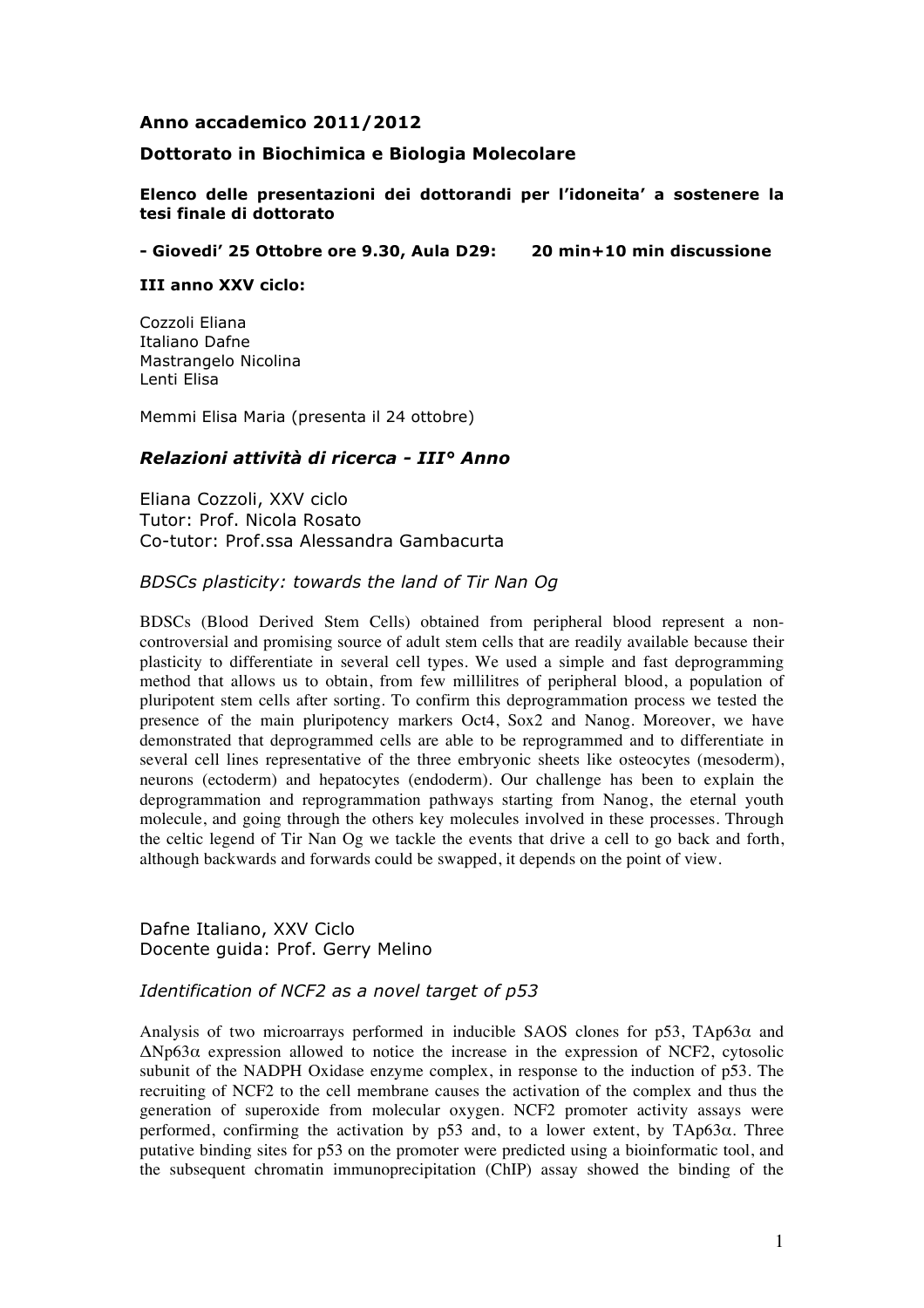transcription factor to at least one of the sites, thus confirming the hypothesis. The regulation was also confirmed by Real Time PCR in several cell lines and after the activation of p53 by DNA damage, an effect that is surely dependent on p53 since it is not found in absence of the transcription factor. It was then examined the effect of NCF2 overexpression and silencing on ROS levels and apoptosis in different cell lines, showing that while the overexpression has little effect, silencing causes a great increase in apoptosis levels in both p53 negative and positive cells. It is then interesting to evaluate the levels of cellular stress that lead to changes in the expression of NCF2, to fit these results in the picture of the anti- or pro-oxidant functions of p53.

Nicolina Mastrangelo, XXV ciclo Docente guida: Prof. Alessandro Finazzi-Agrò Tutor: Dott.ssa Monica Bari

*Alterations of the endocannabinoid system in Huntington's disease: in vitro and in vivo studies*

Endocannabinoids, like AEA and 2-AG, their biosynthetic (NAPE-PLD and DAGL, respectively) and hydrolytic (FAAH and MAGL, respectively) enzymes, and their receptors (CB1, CB2, TRPV1) form the so-called Endocannabinoid System (ECS), note to be involved in Huntington Disease (HD). In my work I analyzed the expression and the activity of ECS proteins, as well as the eCBs levels in whole brain and in different brain areas, striatum and cortex of R6/2 mice, a widely used model of HD and in rat HD43 cells, an inducible cellular model of HD. HD43 cells (deriving from striatal ST14A cells) express the N-terminal 548aa portion of mutant *htt* gene upon induction by doxycycline. Also, I observed the FAAH activity in lymphocytes of R6/2 mice, in order to evaluate whether central ECS alterations were mirrored by peripheral cells.

The results showed a reduction of NAPE-PLD and DAGL activity, and of CB binding, as well as an increase in 2-AG content, without any other change in ECS elements, in whole brain of 12-week-old R6/2 mice confronting to their wild-type littermates; the presence of a fully functional ECS in HD43 cells upon induced and non-induced conditions, and decrease in FAAH activity, already observed in human brain and lymphocytes of HD patients. Interestingly, striatum seems to be the area mainly responsible of the ECS observed changes. On the whole, this data suggest that ECS is differently affected in mouse and human HD, and that HD43 cells are suitable for high throughput screening of FAAH-oriented drugs affecting HD progression.

Abbreviations: **AEA,** *N*-arachidonoylethanolamine; **2-AG,** 2-arachidonoylglycerol; **CB1/2**, type-1/2 cannabinoid receptor; **DAGL**, diacylglycerol lipase; **eCBs,** endocannabonoids**; ECS**, endocannabinoid system; **FAAH**, fatty acid amide hydrolase; **HD**, Huntington's disease; **htt**, hungtintin; **MAGL,** monoacylglycerol lipase; **NAPE-PLD**, *N*-acylphosphatidylethanolamines-hydrolyzing phospholipase D; **TRPV1**, transient receptor potential vanilloid-1.

Elisa Lenti, XXV ciclo Docente guida: Dott.ssa Francesca Bernassola

*The oncogenic transcription factor Tlx1 controls spleen development through regulation of the retinoic acid pathway*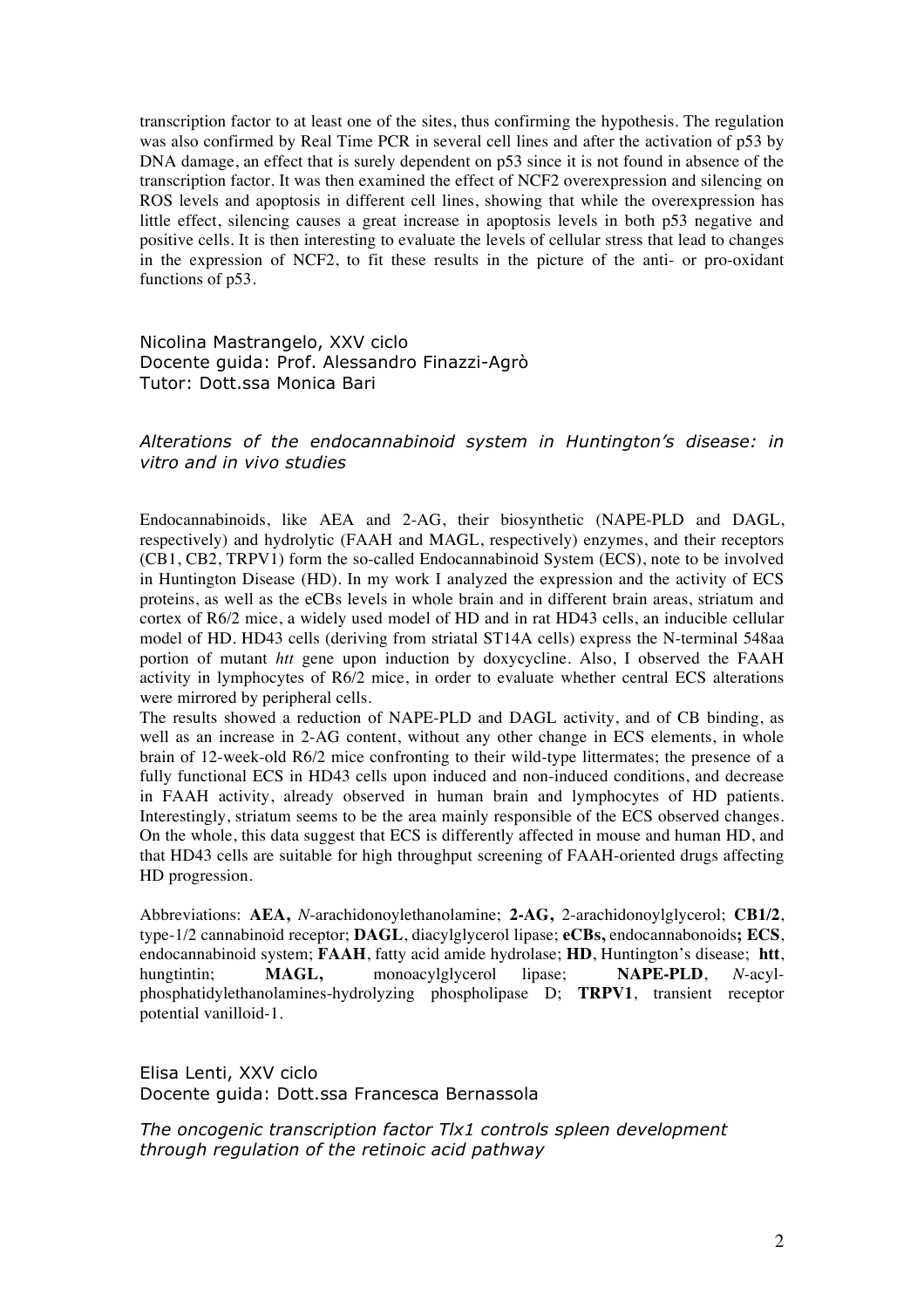The oncogenic transcription factor Tlx1/Hox11 promotes cellular proliferation during organogenesis and its loss of function mutation in mice causes spleen agenesis. Although few Tlx1 target genes have been identified, the downstream transcriptional networks controlled by Tlx1 during organ development remain mostly unknown. To this end, we performed DNA-microarray coupled to ChIP-Seq analysis and found that loss of Tlx1 causes deregulation of several pathways associated with organ growth and cancer, including the Retinoic Acid pathway. By using *in vivo* and *in vitro* approaches we confirmed that Tlx1 balances RA levels by controlling the expression of genes involved in RA synthesis, transport and nuclear receptors. In addition, we found that Cyp26b1, an enzyme involved in RA degradation was severely downregulated in the absence of Tlx1 and that loss of it in mice causes asplenia. These findings indicate that Tlx1 finely tunes RA levels to assure organ expansion. We foresee that identification of physiological Tlx1 controlled pathways will shed light on the mechanisms by which ectopic activation of this oncogene in T-ALL induces thymocyte maturation arrest and pre-leukemia onset.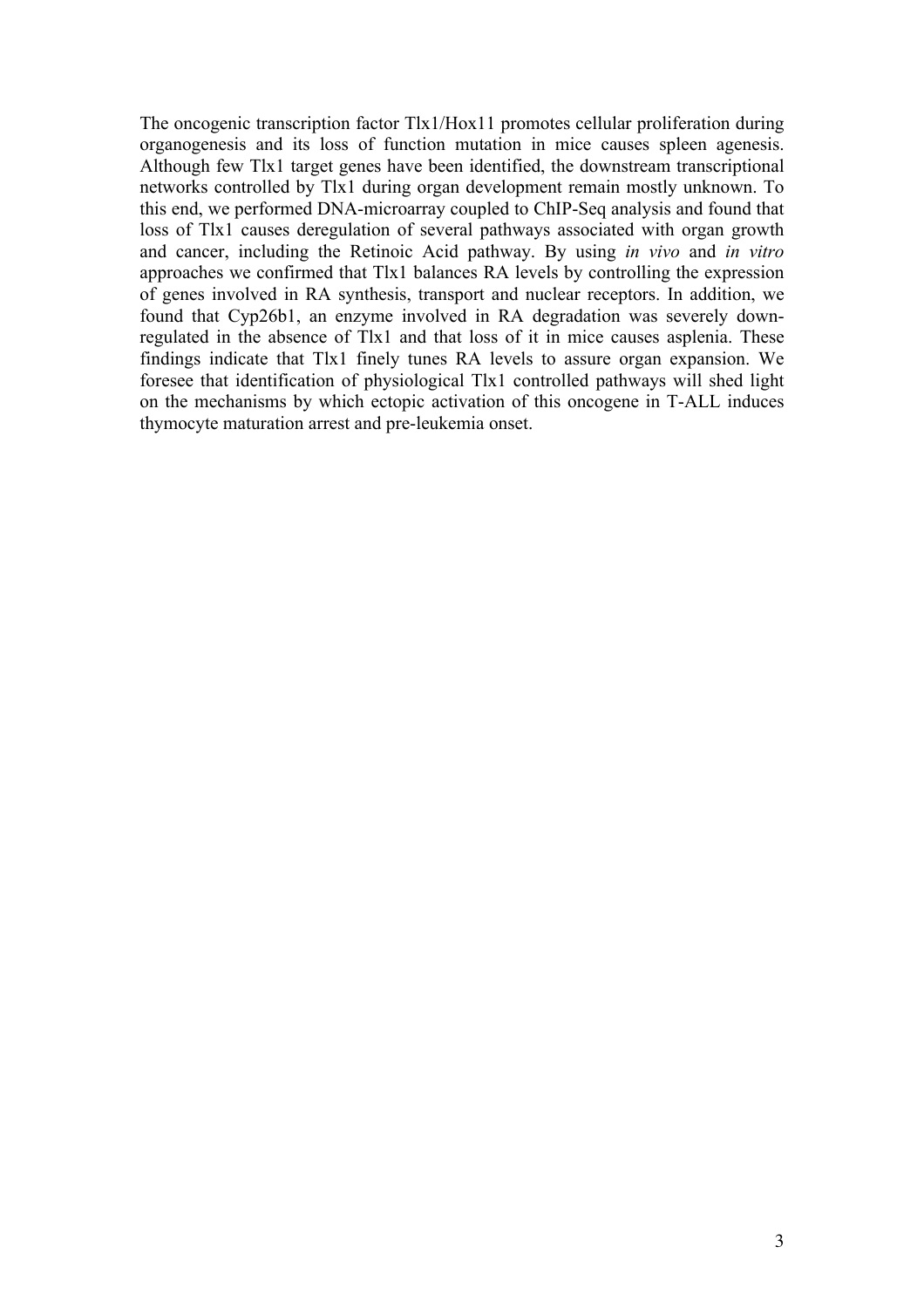## **Elenco delle presentazioni dei dottorandi per il passaggio di annualita'**

**- Mercoledi' 24 Ottobre ore 9.30 Aula D29: 10 min+5 min**

### **III anno XXV ciclo:**

Memmi Elisa Maria

#### **II anno, XXVI ciclo:**

Arno' Barbara Evangelista Daniela Latina Alessia Mancini Mara Loria Rossella Iorio Egidio Chimenti Maria Sole Pinetti Valentina Shantaram Katkar Prafulla Talamonti Emanuela

Schillaci Carlo, passa a studente part-time, posticipa al prossimo anno presentazione ed esame

El Said Dalya, assente giustificata

#### **I anno, XXVII ciclo:**

Farrotti Andrea Giacobbe Arianna Palombo Ramona Cefalù Sebastiano Vieira Sara Adanti Sara Bisogno Tiziana Carfora Virginia

Cafolla Clodomiro, chiesta sospensione per altro corso universitario (da sett '12) Bianculli Antonio Giuseppe, chiesta sospensione per altro corso universitario (da sett '12)

## *Relazioni attività di ricerca -* **III anno XXV ciclo:**

Elisa Maria Memmi, XXV ciclo Docente guida: Dott.ssa Francesca Bernassola

*Role of p63 in regulating the self-renewal properties of mammary epithelial cancer stem cells*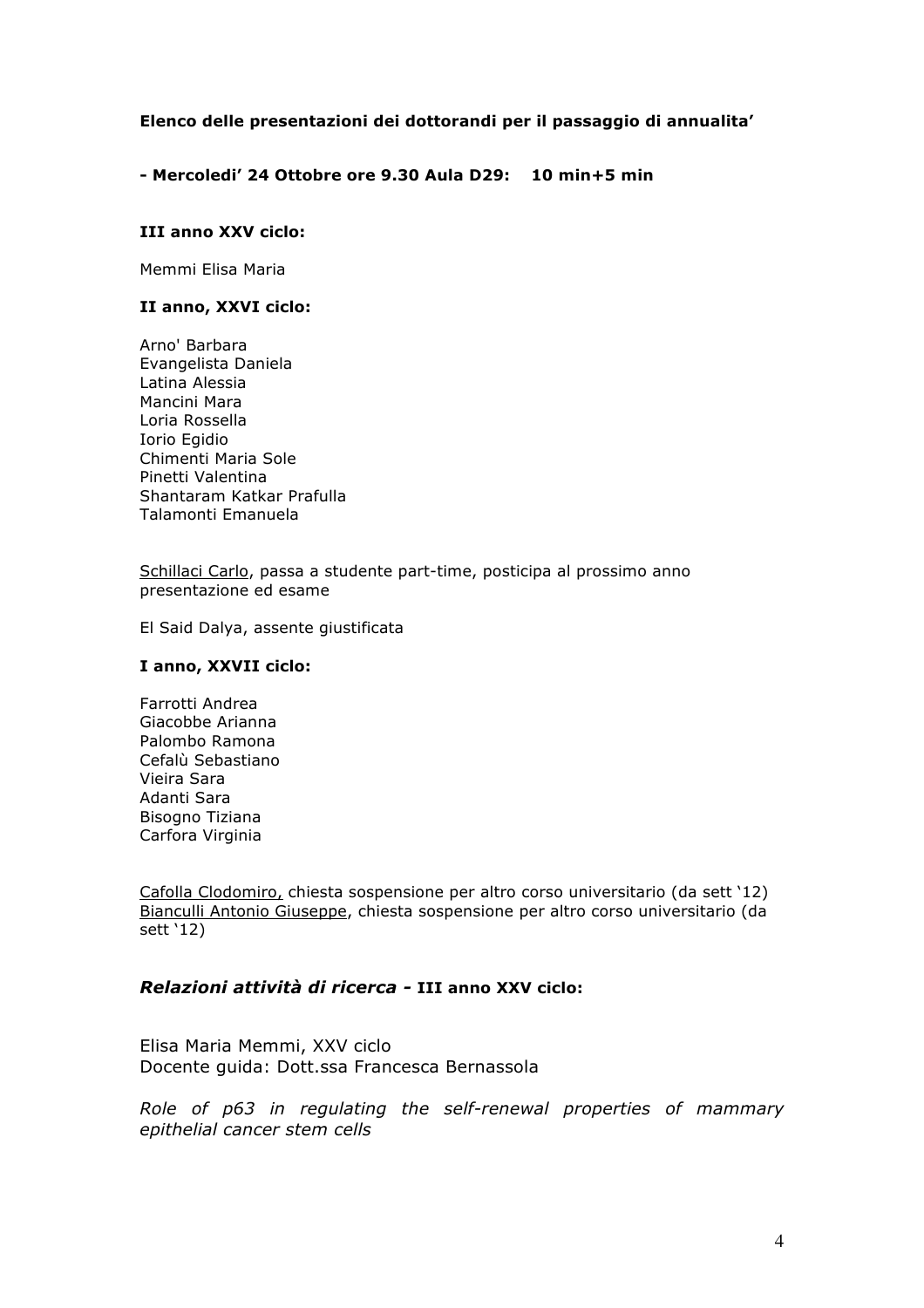p63, a structural and functional homologue of the p53 transcription factor, is required for maintaining the proliferative potential of both normal and cancer epithelial stem cells. Up to now, whether or not p63 plays a role in controlling the mammary cancer stem cell (cSC) phenotype is still poorly elucidated. Our study aims to investigate the involvement of p63 in regulating the self-replicative properties of mammary cSCs, and to identify the molecular mechanisms underlying p63 action. To this aim, we have exploited the MMTV-ERBb2 transgenic mouse as a stem cell model of mammary carcinogenesis. The analysis of ErBb2 tumors revealed that the positivity for Sca-1, a cSCs marker, is associated with p63 expression in a subset of cSCs. In addition, p63 is up-regulated in mammosphere cultures of breast cSCs, as compared to the normal mammary gland. Remarkably, purified cSCs display higher expression levels of p63 than the progenitor population. Lentiviral-mediated delivery of shRNA against p63 in tumor mammospheres significantly reduces their size as well as inhibit their self-renewal ability. Importantly, p53 is dispensable for p63 to promote selfrenewal of cSCs, since p63 down-regulation in p53 knock-out mammospheres decreases the cSC proliferative at the same extent as in the ErBb2 mammospheres. Our findings demonstrate that p63 identifies a mammary cSC population, which possesses increased replicative potential, and that p63 likely acts through its own transcriptional program, rather via the inhibition of p53.

## *Relazioni attività di ricerca - II° Anno*

Barbara Arnò, XXVI ciclo Docente guida: Prof. Alessandro Desideri

#### *Investigation of a human-Plasmodium Topoisomerase IB chimera*

DNA topoisomerases catalyze changes in DNA topology via the formation of a transient covalent enzyme-DNA intermediate. Human Topoisomerase IB (Top1) is made by four domains: N-terminal, core, linker and C-terminal domain. The enzyme is of significant chemical interest since it's the only target of anti cancer drug such as camptothecin (CPT). The same protein in the *Plasmodium falciparum* is a 839 aminoacids monomer encoded by a single copy gene that shows a 42% identity with the human homologue. *Plasmodium falciparum* topoisomerase IB (PfTop1) contains three insertion regions when compared to Top1: two in the core and one in the linker domain. To address the functional consequences of the different lenght of the linker domain of the PfTop1, a human/malaria chimera, swapping the Top1 linker domain with the corresponding one of PfTop1, has been produced. The chimera displays a much faster religation rate when compared to Top1. The chimera is also CPT resistant, a property correlated to its fast religation rate, likely due to a large linker flexibility as confirmed by MD simulations. These data are in line with previous investigations. Interestingly overexpression of the chimera in yeast is toxic suggesting that the presence of a long linker induces a different recognition among various molecular partners that bring the yeast to die. This phenomenon will be further investigated and the effect of the chimera on human cells will be studied as well.

Evangelista Daniela, XXVI ciclo Docente guida: Prof.ssa Luciana Avigliano

*2-Arachidonoylglycerol (2-AG) modulates endothelial/leukocyte interactions by controlling selectin expression*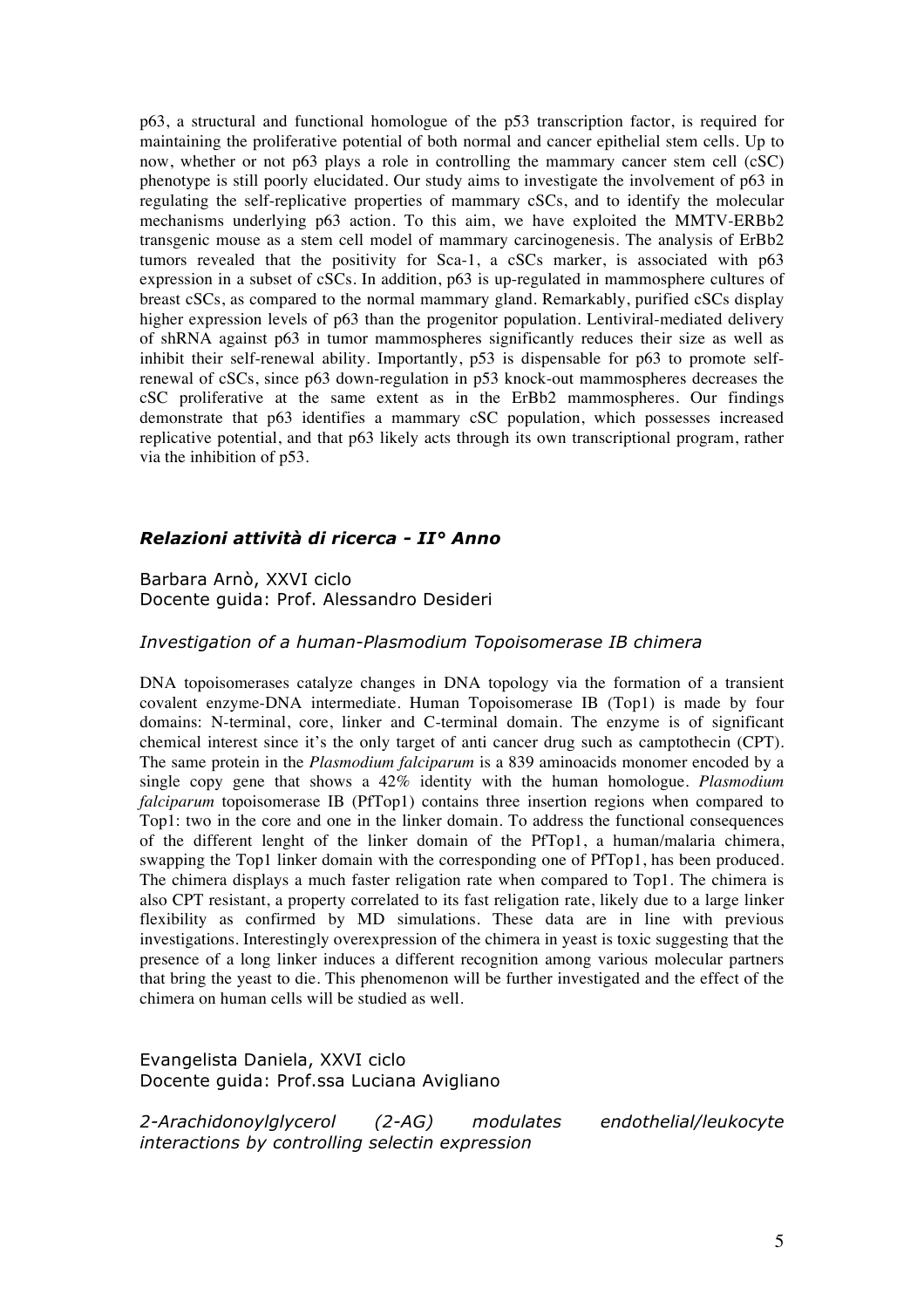The immuno-modulatory role of endocannabinoids (ECs) is still under debate; moreover literature data mainly relate to single cell types or analysis of late stages of the inflammatory process. We characterized the effect of ECs in early events of endothelium (ECV304)/leukocyte (Jurkat) interactions. RT-PCR, Western blot, ELISA and confocal microscopy analysis showed that 2-AG was able to initiate and complete the leukocyte adhesion cascade. A short exposure of ECV304 to 2-AG primed them towards a proinflammatory state, through exposure of specific selectins. Commitment to inflammation was permanent, since activated ECV304 released tumour necrosis factor-α (TNF-α) for up to 24 hours, despite the removal of 2-AG after 1 hour of incubation. TNF-α-containing medium, derived from 2-AG-treated ECV304, promoted leukocyte recruitment: conditioned media and co-culture studies showed that Jurkat cells enhanced the expression of L-selectin and Pselectin-glycoprotein-ligand-1, and increased adhesion and trans-migration. 2-AG indirectly promotes leukocyte recruitment into inflamed sites by acting on endothelial cells, thus representing a potential therapeutic target for treatment of inflammatory diseases.

## Alessia Latina, XXVI ciclo Docente guida: Prof. Gerry Melino

## *Identification of new targets of p63 in different metabolic pathways*

The transcription factor ΔNp63α has an important role in epidermal development (proliferation and differentiation). Its expression level varies in the different layers of the epidermis, as it is abundant in the basal layer and decreases in the upper layers. To identify new targets of p63, we used the  $RT<sup>2</sup>$  Profiler PCR Array. This approach takes advantage of the combination of Real Time PCR performance and the ability of microarrays to detect simultaneously the expression of many genes. In every plate there are 84 genes related to a pathological condition or a biological pathway. We silenced TP63 in keratinocytes and we analyzed the expression of the genes belonging to specific pathways. The plate that presented the most differences compared to the control cells was the oxidative stress and antioxidant defense one. In particular, after silencing of TP63, 13 genes were downregulated and 8 were upregulated. We focused our attention on one CYGB, which codes for cytoglobin, a member of the globin protein family that facilitates diffusion of oxygen through tissues and acts as a scavenger for nitric oxide or other reactive oxygen species. Further investigations will be necessary to confirm the direct regulation of CYGB by ΔNp63α (by promoter activity assay, real-time PCR and western blot) and to evaluate the biological role of this regulatory mechanism in keratinocytes.

## Mara Mancini, XXVI ciclo Docente guida: Dott.ssa Eleonora Candi

# *MicroRNAs participate to human dermal fibroblasts senescence acting on cell adhesion and remodeling of the extracellular matrix*

Ageing of human skin is associated with phenotypic changes in the cutaneous cells; the major functional markers of ageing occur as consequences of dermal and epidermal cell senescence and of structural and compositional remodeling of normally long-lived dermal extracellular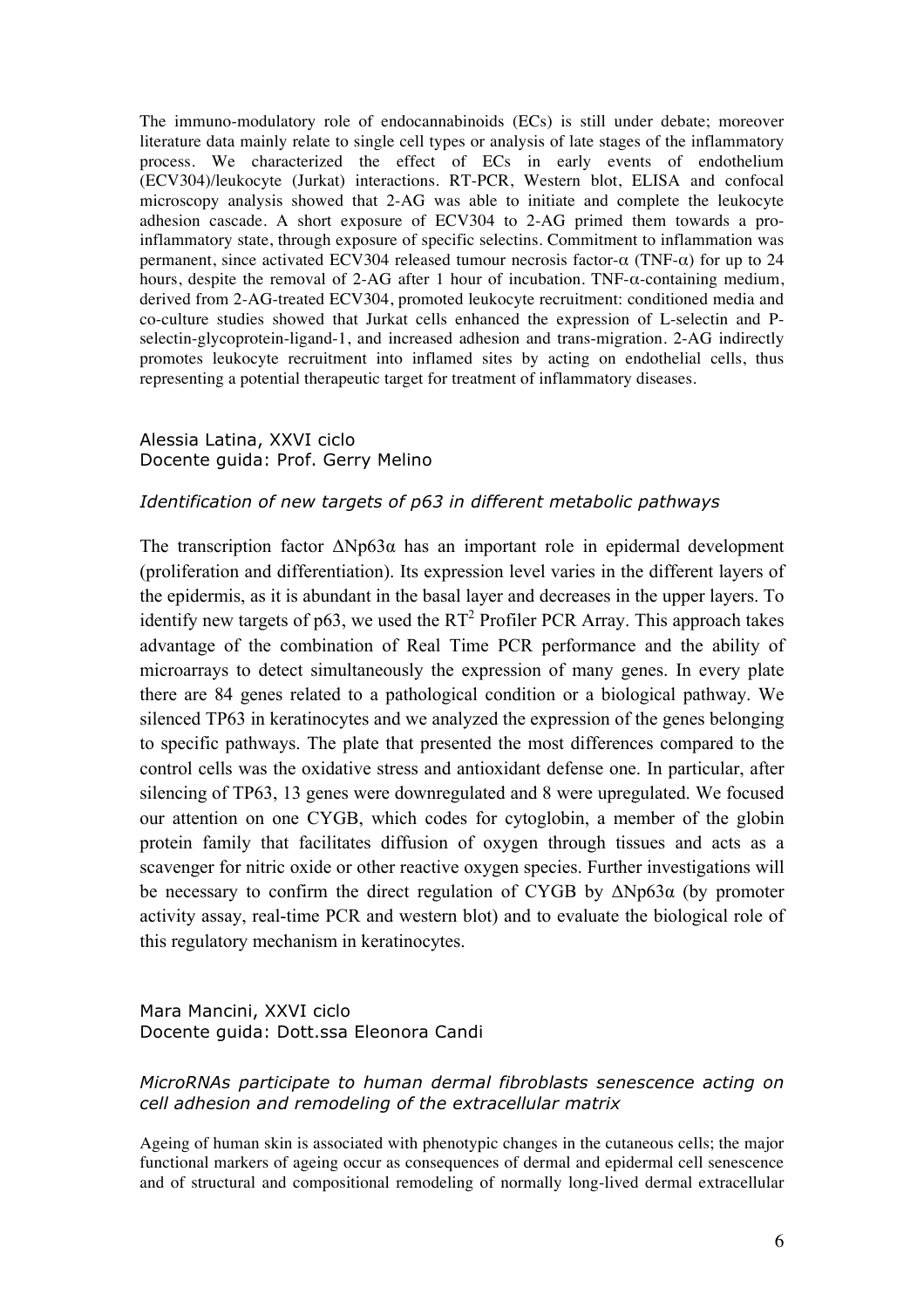matrix proteins. Understanding the contribution of the dermal cells in skin ageing is a key question, since this tissue is particularly important for skin integrity and its properties can affect the epidermis. Several microRNAs have been shown to be involved in the regulation of pathways involved in cellular senescence and exerted important effects on tissues ageing. In this study, we demonstrate that the expression of miR-152 and miR-181a increased during the human dermal fibroblasts senescence and that their overexpression, is sufficient to induce cellular senescence in early-passage cells. The increase of these miRNAs during cells senescence was accompanied by a decrease in integrin  $\alpha$ 5 and collagen XVI expression at mRNA and/or protein levels resulting in reduced cellular adhesion and suggesting extracellular matrix remodeling.These findings indicate that changes in miRNAs expression, by modulating the levels of adhesion proteins and extra-cellular matrix components, such as integrin  $\alpha$ 5 and collagen XVI, could contribute to the compositional remodelling of the dermis and epidermis occurring during skin aging.

### Rossella Loria, XXVI ciclo Tutor: Dott.ssa Rita Falcioni Docente guida: Dott.ssa Eleonora Candi

## *Role of SEMA6A/Plexin/MICAL-1 complex in melanoma BRAF metastatization*

Melanoma is a cancer that arises from melanocytes, specialized pigmented cells that are found predominantly in the skin. The Ras/Raf/MEK/ERK pathway is a key regulator of melanoma cell proliferation. This pathway is activated through mutations in NRAS (Q61L), or in BRAF (V600E).BRAF mutations in melanoma are more prevalent than NRAS. We have compared the gene profile of BRAF and NRAS-mutated human melanoma cell lines by microarray analysis. Interestingly, our data show for the first time a strong up regulation of the semaphorin 6A (SEMA6A), only in BRAF melanoma. The SEMA6A signal is mediated by plexins, a family of cell surface receptors that plays an important role modulating cytoskeletal organization and as consequence motility and invasion. This is achieved, in part by the interaction of SEMA6A/Plexin complex with molecule-interacting CasL (MICAL) that was also up-regulated in BRAF melanoma and which function is strongly related to remodeling of cytoskeleton and apoptosis.

On the basis of the above reported results I propose: to investigate in detail the role of SEMA6A in cytoskeletal remodelling, thus consequently affecting cell shape, cell motility, and invasion in BRAF melanoma; to investigate the role of MICAL-1 that, in concert with the complex SEMA6A/Plexin, inhibits the apoptosis by the inhibition of phosphorylation of NDR kinase; to analyze SEMA6A in specimens of NRAS and BRAF melanoma derived from patients surgically treated in Istituto Tumori di Milano and Istituto Regina Elena for Cancer Research in Rome.

## Egidio Iorio, XXVI ciclo Docente guida: Prof. Maurizio Paci

## *Effects of downmodulation of choline Kinase and phosphatidylcholinespecific phospholipase C on the Magnetic Resonance Spectroscopy choline profile of epithelial ovarian and breast cancers*

Magnetic resonance spectroscopy (MRS) allows detection of abnormal profiles of aqueous choline-containing metabolites (tCho) of the phosphatidylcholine (PtdCho) cycle in cancer cells and tissues at preclinical and clinical level. Our previous studies showed a significant increase in phosphocholine (PCho) in epithelial ovarian cancer (EOC) cells compared with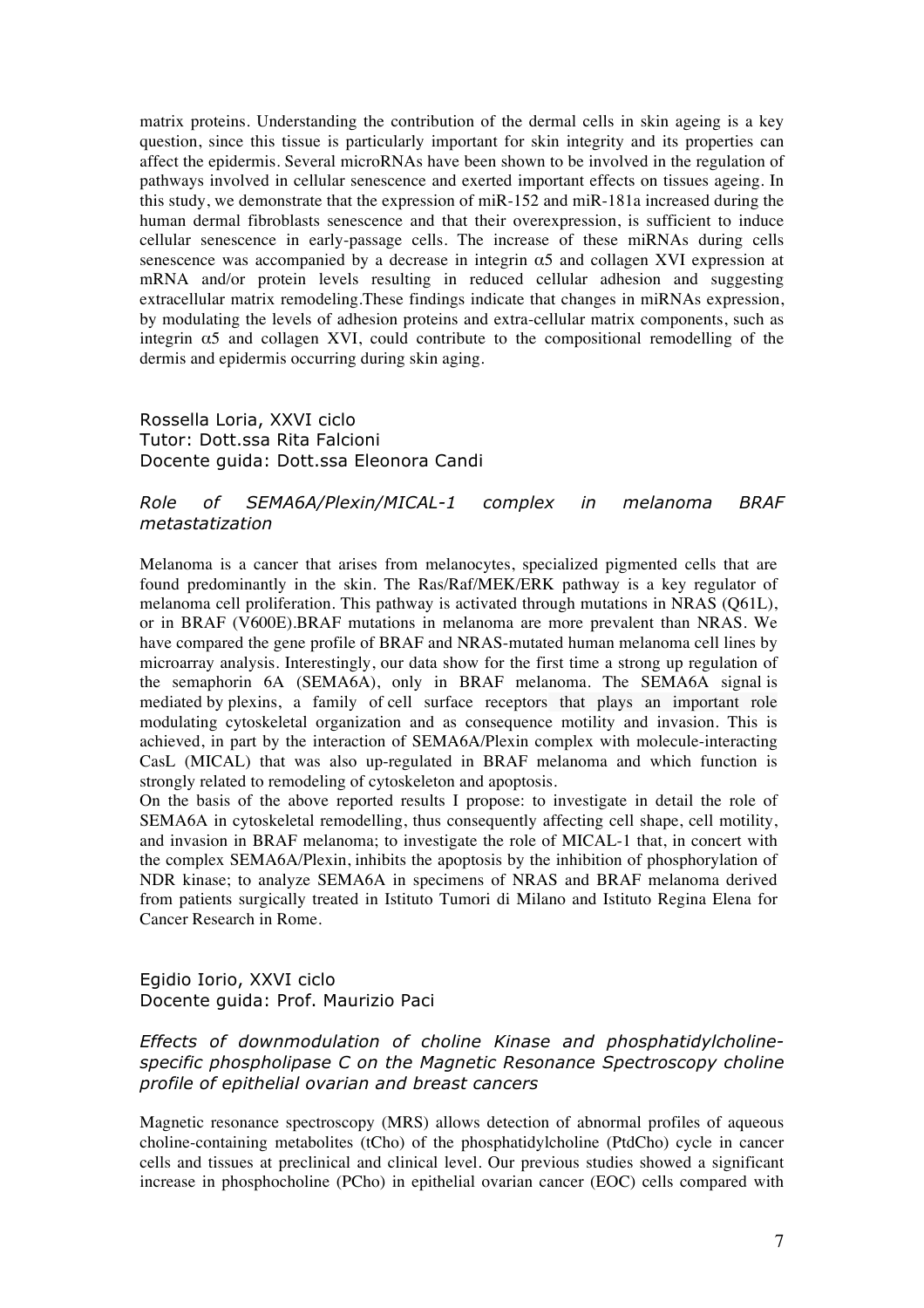non tumoral counterparts (Iorio E et al, Cancer Res 2005), associated with 12-to-25-fold activation of choline kinase (ChoK) and 5-to-17-fold activation of PtdCho-specific phospholipase C (plc). In view of the predominant role of the ChoK $\alpha$  isoform in steering the overall ChoK activity, we specifically silenced the CHKA gene expression by both transient and stable RNA interference in two EOC cell lines (SKOV3 and INTOV11) and evaluated the main biological effects on cell proliferation and alterations of the tCho profile (Granata et al, 2012 submitted). Pharmacological inhibition of PtdCho-plc induced a 30-to-40% reduction of PCho content and blocked cell proliferation in two EOC cell lines. Our observations, confirmed the major role of ChoK and PtdCho-plc enzymes in the deregulated choline metabolism of EOC cells and suggested these enzymes as promising targets for anticancer treatment. These studies are currently being extended to breast cancer cells to investigate possible mechanisms of cross-talk between these enzymes.

# Maria Sole Chimenti, XXVI ciclo Docente guida: Prof. Gerry Melino

### *Multiplatform metabolomic study of CD4+ T-Lymphocytes after Methotrexate and Infliximab treatment: focus on rheumatoid arthritis*

Rheumatoid arthritis (RA) is an autoimmune disease characterized by infiltration of polymorphonuclear cells and TCD4+ in the joints with the development of synovial inflammation that results in destruction of articular cartilage and adjacent bone. TCD4+ cells comprise a large proportion of the cells that invade the synovium and may therefore be a cell type of pathogenic importance. Inflammatory mediators are implicated in the establishment and progression of inflammatory joint destruction, including proinflammatory cytokines as TNFα, IL-6, and IL-17. Serum concentrations of IL-17, IL-23, IL-6 e TNF $\alpha$  were tested in 15 RA patients and in 15 PsA patients before and after 22 and 54 weeks of TNF $\alpha$  inhibitors treatment. Data were correlated to levels of VitamineD, Osteoprotegerin, beta-crosslaps and with clinical assessment. RA treatments include DMARDs, as methotrexate (MTX), that is characterized by several side effects and  $TNF\alpha$  inhibitors that have demonstrated significant efficacy and safety profile. The purpose of our study was to evaluate in TCD4+, from a multiplatform metabolomic study, treatment with MTX and infliximab in order to investigate the metabolomic features in healthy subjects and in RA patients. Results will be correlated with clinical and inflammatory findings in order to associate metabolomic results to drugs efficacy and tolerability.

## Valentina Pinetti, XXVI ciclo Tutor: Prof. Antonio Costanzo Docente guida: Dott. Alessandro Terrinoni

## *Developmental factor IRF6 exhibits tumor suppressor activity in squamous cell carcinomas*

The transcription factor IRF6 regulates craniofacial development and is a component of a regulatory feedback loop that controls the proliferation of epidermal cells, being transcriptionally activated by p63 and inducing its proteasome-mediated downregulation. We supposed that IRF6 may also be involved in skin carcinogenesis so we analyzed IRF6 expression in squamous cell carcinomas (SCCs) finding downregulation of IRF6 that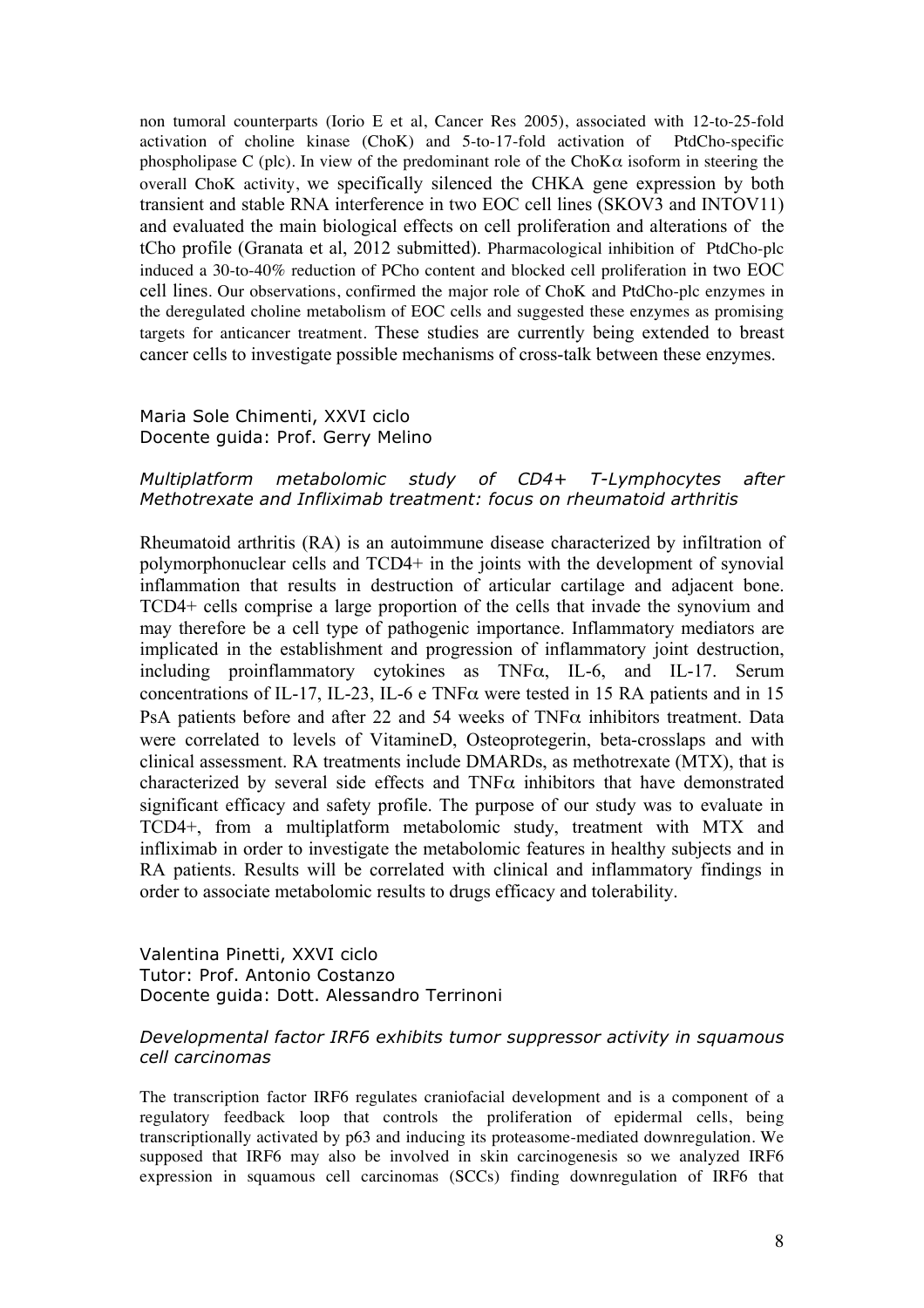correlates with methylation on a CpG island located in its promoter region. By combining ChIP-seq for IRF6 binding sites and gene expression profiling in primary human keratinocytes after IRF6 depletion by siRNAs, we found that IRF6 bound genomic regions are enriched in adhesion and proliferation genes. We also showed *in vitro* that IRF6 downregulation promotes invasive behavior and its reintroduction into SCCs inhibits cell growth. Our results indicate a function for IRF6 as suppressor gene in stratified epithelia. Moreover, IRF6 binds regions near miRNAs which are involved in regulating the pluripotency reprogramming of stem cells. Some of these are also differentially expressed in cancer stem cells. Therefore, our future plan is to study the role of IRF6 as regulator of stemness and pluripotency.

### Prafulla Katkar, XXVI ciclo Docente guida: Prof. Alessandro Desideri

### *A Natural Anticancer Agent Thaspine Targets Human Topoisomerase IB*

The different steps of the topoisomerase I catalytic cycle have been analyzed in the presence of the plant alkaloid thaspine (1- (2-(Dimethylamino)ethyl)-3,8-dimethoxychromeno[5,4,3 cde]chromene-5,10-dione), known to induce apoptosis in colon carcinoma cells. The experiments indicate that thaspine inhibits both the cleavage and the religation steps of the enzyme reaction. The inhibition is reversible and the effect is enhanced upon pre-incubation. Molecular docking simulations of thaspine over topoisomerase I, in the presence or absence of the DNA substrate, show that thaspine, when interacting with the enzyme alone in the closed or in the open state, can bind in proximity of the active residues preventing the cleavage reaction, whilst when docked with the enzyme-DNA cleavable complex intercalates between the DNA bases in a way similar to that found for camptothecin, explaining its religation inhibition. These results unequivocally demonstrate that thaspine targets human topoisomerase I.

Emanuela Talamonti, XXVI ciclo Docente guida: Prof.ssa Filomena Fezza

## *Novel modulators of inflammasomes: insights from the endocannabinoid system*

Innate immunity is characterized by its ability to recognize a wide range of pathogens through a limited number of receptors, mainly TLRs, and the recent NLRs, which consist of soluble proteins that survey the cytoplasm for "danger signals" that advertise the presence of intracellular invaders, forming the inflammasomes. Inflammasomes are molecular complexes that activate inflammatory caspases, which are involved in the maturation of cytokines of the IL-1 family. On the basis of the recent evidences demonstrating the important role of the endocannabinoid system in the modulation of several immune responses, we investigated whether endocannabinoids may interfere with inflammasomes activation. In particular, during the second year of PhD, we found that endocannabinoid anandamide (AEA) inhibits NLP3 inflammasome-dipendent caspases-1 expression and production of IL-1β, and IL-18 from human macrophages, whereas the other endocannabinoid 2-arachidonoylglycerol (2-AG) acts as a danger signal by inducing NLP3-inflammasome-mediated responses. Overall, our findings account for a new homeostatic role of the endocannabinoid system in the fine-tuning of those feedback loops, which are crucial for either initiation or resolution phases of inflammation, thus hinting at novel therapeutic opportunities for the treatment of several inflammatory diseases.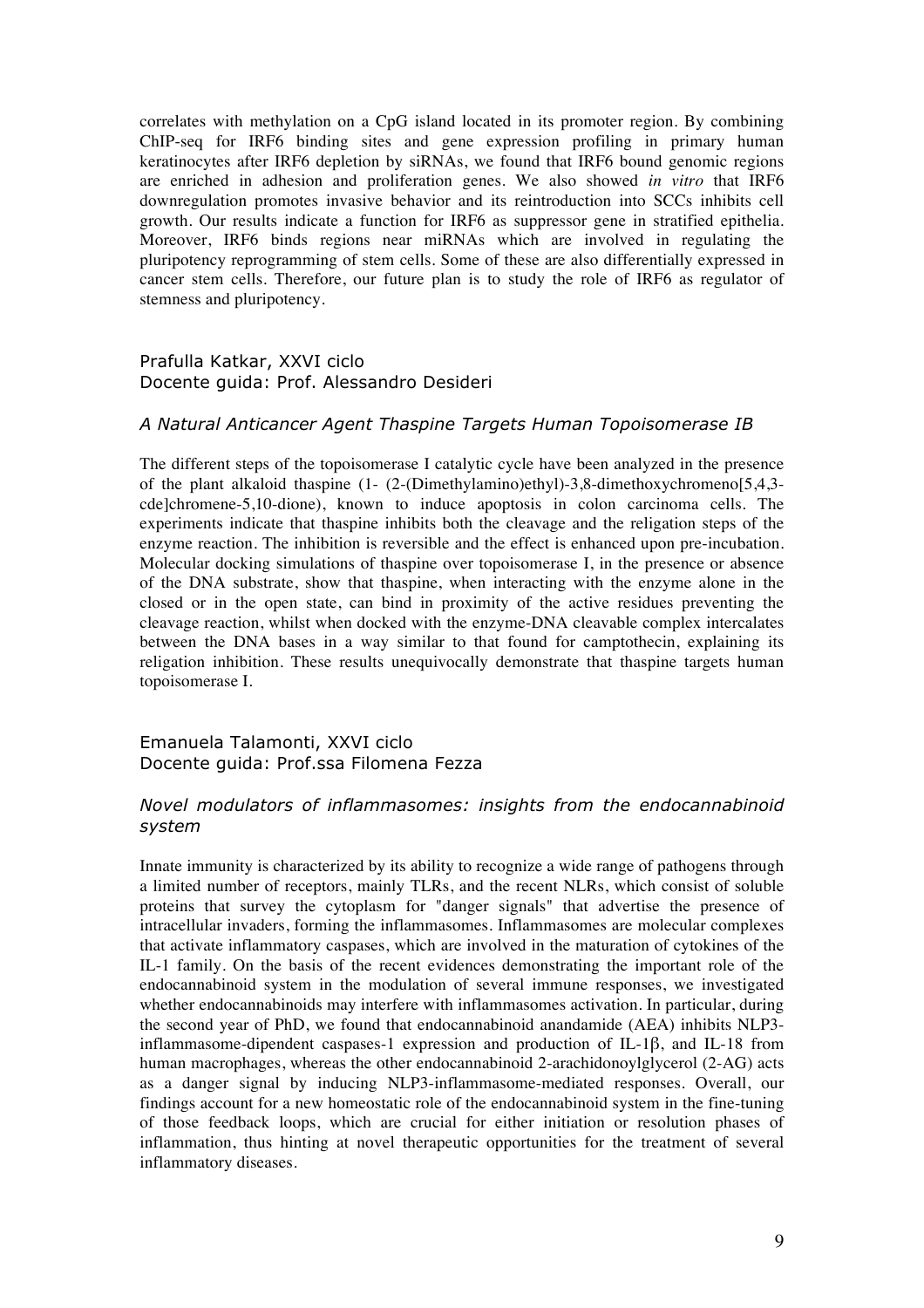# *Relazioni attività di ricerca - I° Anno*

Farrotti Andrea, XXVII ciclo Tutor: Prof. Lorenzo Stella Docente guida: Prof. Nicola Rosato

# *Molecular dynamics simulations applied to biochemical systems. Effects of pathogenic mutations in proteins of the Ras-MAPK pathway and mechanism of action of antimicrobial peptides.*

Molecular dynamics (MD) simulations represent a useful tool to reveal atomic details in many different biochemical processes. Combining all-atoms and coarse-grained MD simulations, we investigated two different problems. The first concerns the conformational and dynamics effect of point mutations in proteins of the Ras-MAPK pathway, as R-Ras or SHP2, expressed in Noonan syndrome patients. Our simulations on the V55M R-Ras mutant revealed an increased mobility of the switch I region with respect to the wild-type protein, explaining the experimentally observed nucleotide dissociation. The second topic concerns the mechanism of action of antimicrobial peptides (AMPs), a class of molecules able to kill bacteria mainly by making their membrane permeable. We are using MD simulations to understand their mechanism of pore formation, by analyzing peptide orientation in the membrane. Currently, we are simulating two different AMPs called trichogin GAIV (GAIV) and LAH4. Simulations of GAIV show that this short peptide is able to form transmembrane pores by causing a thinning of the bilayer; preliminary structures obtained for LAH4 show a pH-dependent orientational transition, in agreement with NMR data.

Arianna Giacobbe, XXVII ciclo Tutor: Dr. Angelo Peschiaroli Docente guida: Prof. Gerry Melino

# *Characterization of Metastasis Suppressor 1, MTSS1, as a novel p63 transcriptional target gene*

Metastasis represents the end product of a multistep cell-biological process in which cancer cells acquire the ability to invade organs anatomically distant from the primary site. Metastasis cascade is modulated by many factors, including metastasis activators and suppressors. Metastasis Suppressor 1 (MTSS1) was originally identified as a metastasis suppressor protein missing in metastatic bladder carcinoma and prostate cancer. MTSS1 is described as an actin polymerization factor and it may be an important player in tumor metastasis. By microarray analysis, we found MTSS1 as a potential target gene of p63, a transcription factor belonging to the p53 family. We found that in normal and in cancer cell lines the ectopic expression of TAp63 isoforms, but not DNp63, induces the expression of MTSS1 both at mRNA and protein levels. By ChIP-seq analysis we found three putative p63 regulatory elements in the MTSS1 locus. We validated two of these regulatory elements by ChIP analysis, luciferase assay and mutagenesis analysis. Next studies will be addressed to investigate the biological relevance of the TAp63-dependent transcription of MTSS1 during cell migration, cell invasion and metastasis.

Ramona Palombo, XXVII ciclo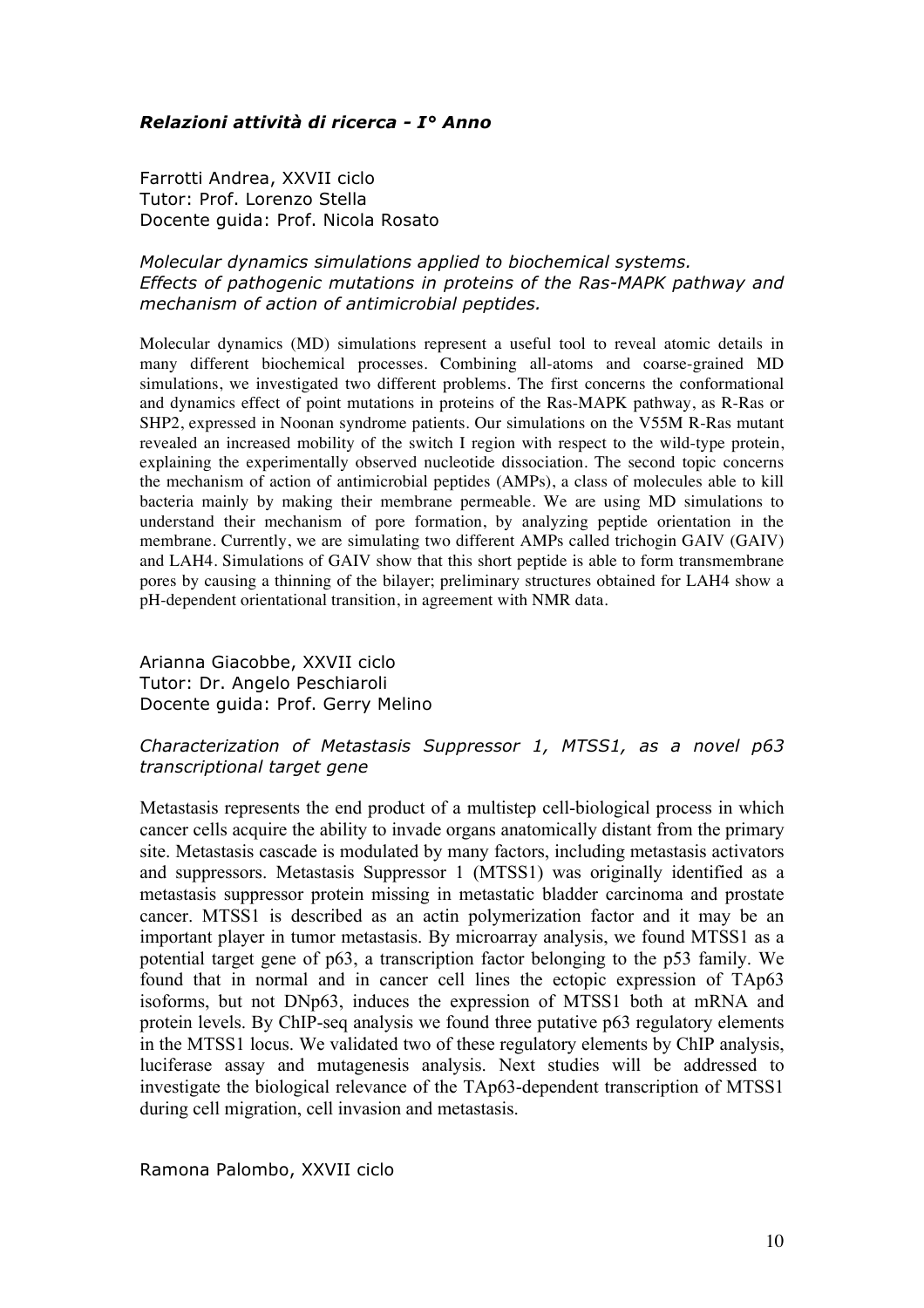Docente guida: Prof. Alessandro Terrinoni

### *Molecular mechanisms underlying skin development and senescence*

Replicative senescence in human keratinocyte has an important role in the epidermal tissue together with the differentiation and the proliferating processes, characterized by morphological changes and specific gene expression profiles.

p63, in particular, a homologue of the tumor suppressor p53, is expressed in the basal layers of stratified epithelial tissues. It is responsible for the maintaining of the proliferative potential of keratinocytes, and loss of its expression contributes to induction of senescence in primary human keratinocytes.

To best understanding transcriptional changes that occur in aged keratinocyte rather than proliferating, different strategies can be established. We plan to use both human skin disease and in vitro models. On this side, we are carrying out a whole trancriptome analysis with SOLiD<sup>™</sup> system, using proliferating, senescent and siRNA p63 treated keratinocytes.

The Next-Gen sequencing platform will be able to generate a vast amount of sequence data that was previously unobtainable helping us to identify molecular pathways involved in epidermal tissue homeostasis and detect new important targets for human skin diseases.

Sebastiano Cefalù, XXVII ciclo Docente guida: Dr. Eleonora Candi

## *Investigation into the possible roles of TAp63*γ *isoform in muscle differentiation*

p63 is a transcription factor, member of the p53 family. In TP63 gene there are 2 promoters that allow the expression of two principal proteins, including a full length and an aminodeleted isoform, Tap63 and ΔNp63 respectively. Moreover, alternative splicing at the 3'-end produce addition proteins for both the isoforms (alpha, beta and gamma isoforms). Which isoform is responsible for each specific phenotype as stemness, differentiation, cycle arrest, mobility and invasion and senescence still remains unclear. In our work, we have characterized both wild type and TAp63KO mice for tissue-specific expression of all p63 isoforms, by semiquantitative PCR. The most interesting data is the high expression of the isoform TAp63γ in the skeletal muscle suggesting an its hypothetical role in this specific tussue. In vitro studies, using C2C7 myoblast cell line, which faithfully mimics skeletal muscle differentiation, indicate a clear increase for TAp63γ during the skeletal muscle differentiation evaluated by quantitative RT-PCR, western blot and immunofluorescence assay. Our goal is to identify TAp63 muscle-specific target genes in order to understand its functional role both in vivo and in vivo.

# Sara Vieira, XXVII ciclo Docente guida: Prof. Alessandro Desideri

#### *Interaction of human DNA topoisomerase IB with new compounds*

Human DNA topoisomerases play a key role in cellular processes affecting the topology and organization of DNA such as replication, transcription, recombination and repair. It solves problems related with supercoiled DNA by breaking and rejoining DNA strands. DNA topoisomerases are classified into type I and type II and type I is the only target of camptothecin (CPT), a natural plant alkaloid. Its derivatives are used in cancer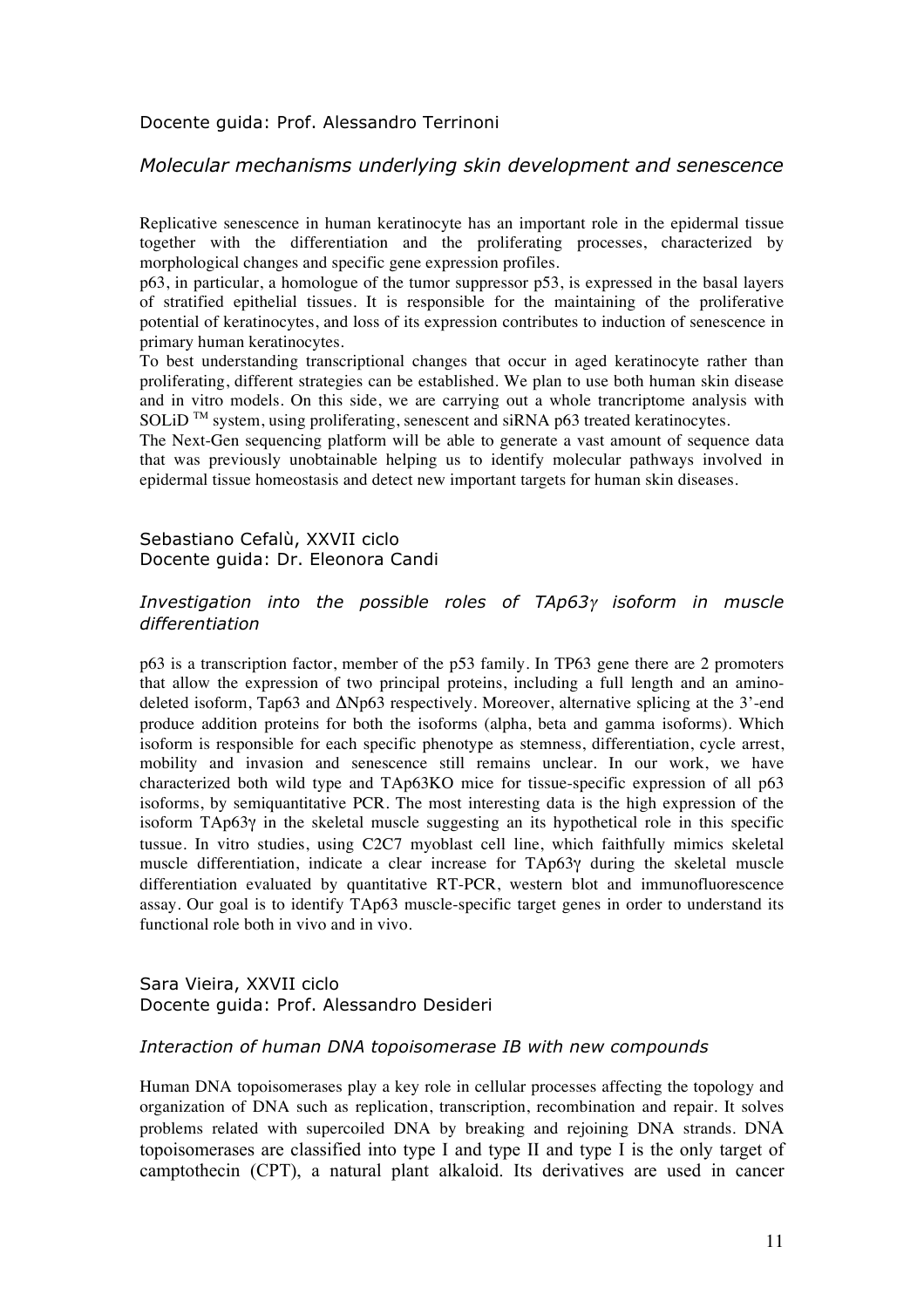therapy. Anticancer agents can affect several enzymatic mechanisms such us enzyme binding inhibition, DNA cleavage inhibition and stabilization of the covalent complex DNAtopoisomerase. LOM547 is a new compound that showed human DNA topoisomerase IB (hTOPOIB) inhibition. In this year I analyzed the mechanism of LOM547 on relaxation activity and on each step of the catalytic cycle of hTOPOIB. The results demonstrated that LOM547 compound inhibits relaxation of supercoiled and cleavage of DNA substrate, although it does not affect religation reaction. Pre-incubation of hTOPOIB with the compound before adding DNA substrate increases the inhibitor effect. Binding reaction showed that LOM547 does not perturb DNA-enzyme binding.

#### Sara Adanti, XXVII ciclo

Tutor: Dott.ssa Maria Lucibello – CNR, Istituto di Farmacologia **Traslazionale** Docente guida: Prof.ssa Alessandra Gambacurta

## *Molecular Mechanisms of Carcinogenesis: identification of new targets for diagnosis and therapy*

Several mechanisms of stress adaptation in cancer cells provide both a growth/survival advantage and a drug-resistant phenotype. Recently, we have indentified the Translationally Controlled Tumor Protein (TCTP) as a stress-induced survival factor in cancer cells. We have investigated how high levels of TCTP can mediate cell survival pathways, while its reduction **increases sensitivity** to cell-death induced by oxidative and metabolic stress. Our findings show that the aberrant production of TCTP by cancer cells is a crucial event leading to the selection of a stress phenotype by conferring a growth/survival advantage. Indeed, our preliminary *in vitro* data show that the inhibition of TCTP expression levels, in the metastatic breast cancer cell lines MDA-MB-231, increases the sensitivity to chemotherapy. The results obtained show that the cells clones that display higher levels of TCTP are more resistance to treatment with chemotherapy, such as cysplatin, compared to the same cells silenced for TCTP. Our aim is to assess the tumor cell growth to conventional anticancer drugs in TCTPsilenced cancer breast cell lines. The decrease in TCTP activity may redirect tumors cells towards apoptosis and therefore it may represent a target for molecular-based therapies. This possibility could improve conventional chemotherapy treatments.

### Clodomiro Cafolla, XXVII ciclo Docente guida: Dott.ssa Filomena Fezza

### *Urtica dioica: a study of its anti-proliferative effects*

Urtica dioica (UD) is a herbaceous perennial flowering plant, well-known as stinging nettle. The plant has many stinging hairs, trichomes, on its leaves and stems, which, in case of contact, release histamine and other chemical substances such as acetylcholine, serotonin and leukotrienes. It has been used as a medicine and a food source for centuries.

Nowadays, UD extracts are recommended to treat several diseases, such as benign prostatic hyperplasia, diabetes, hemorrhages and osteoarthritis. Only few data are available on its role in preventing and treating cancer.

The aim of the present project is to study whether UD extracts can exert anti-proliferative actions on neoplatic cells.

Firstly, our work has focused on streamlining the procedure of herbal extraction. The different extracts were analyzed by Folin-Ciocalteu Assay and by High Pressure Liquid Chromatography. Secondly, we investigated the effects of UD extracts on cell proliferation and cell death in human prostate cell lines, PC-3 (androgen-unresponsive) and LnCap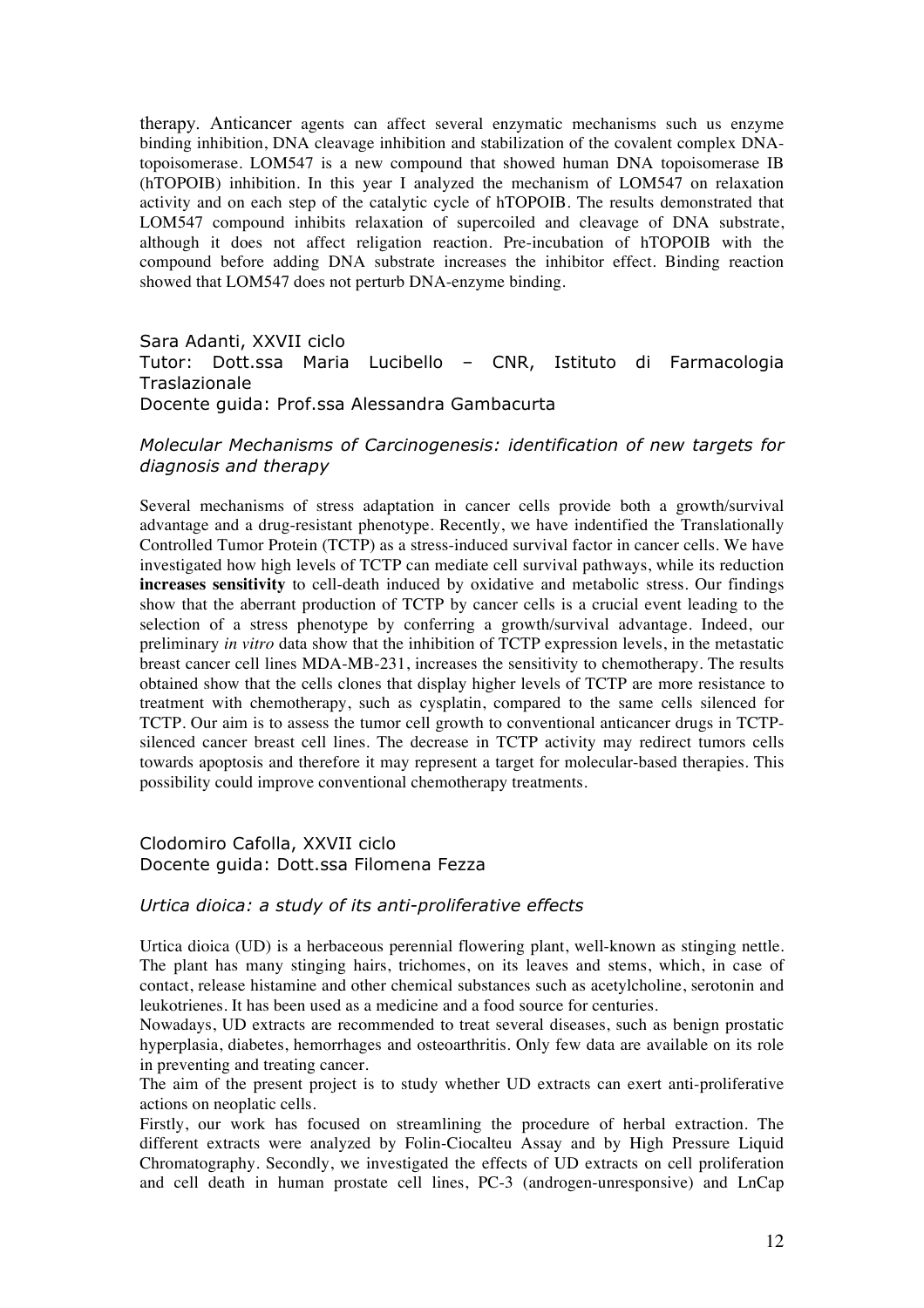(androgen-sensitive). The aqueous extract clearly leads to dose-dependent growth arrest and death of Pc-3 showing a hormone receptor independent pathway.

Next steps will consist in analyzing UD organic extracts and assessing their effects on cell models. Furthermore, we will characterize cell death pathway induced by aqueous extract. Finally, we will test the extracts on other cell lines.

### Tiziana Bisogno, XXVII ciclo Docente guida: Prof. Alessandro Finazzi Agrò

## *Inhibitors of the metabolism of the endocannabinoide 2-AG: potential therapeutic effects*

The development of inhibitors of the biosynthesis of the endocannabinoid (EC) 2-AG via diacylglycerol lipases (DAGL)  $\alpha$  and  $\beta$  is just starting to be considered as a novel and promising source of pharmaceuticals for the treatment of disorders that might benefit from a reduction of EC tone, such as hyperphagia in obese subjects. Here it is described the synthesis and pharmacological characterization *in vitro* of four new compounds: 1- ((fluoro(methyl)phosphoryl)oxy)-3-(penthyloxy)propan-2-yl-oleate, (O-7458);1-ethoxy-3-  $((\text{fluoro}(\text{methyl})\text{phosphoryl})\text{oxy})\text{propan-2-yl-oleate},$  (O-7459); 1- $((\text{fluoro}(\text{methyl})\text{phosphoryl})oxy) - 3-\text{isopropoxypropan-2-yl-oleate}, (O-7460);$  and  $(S)-1$ metoxy-5-oxopentan-2-yl oleate, (O-7344). Of the four compounds, only O-7460, exhibited both high potency against the human DAGLα, and selectivity towards both COS cell monoacylglycerol lipase (MAGL) and rat fatty acid amide hydrolase (FAAH). O-7460 did not exhibit measurable affinity for human recombinant  $CB_1$  or  $CB_2$  cannabinoid receptors. In intact N18TG2 cells stimulated with ionomycin, O-7460 reduced de novo biosynthesized 2- AG levels. In conclusion, O-7460 might be considered a useful pharmacological tool to investigate further the role played by 2-AG both *in vitro* and *in vivo*.

## Carfora Virginia, XVII ciclo Tutor: Dott.ssa Simonetta Amatiste- Istituto zooprofilattico Roma Docente Guida: Prof.ssa Luciana Avigliano; Prof. Antonello Rossi

## *Caratterizzazione genotipica di Prototheca spp isolata da campioni di latte bovino*

Prototheca è una microalga unicellulare eterotrofa filogeneticamente correlata al genere Chlorella, diffusa negli allevamenti di bovine da latte in particolare in presenza di cattiva igiene ambientale associata ad elevati tassi di umidità. La mastite bovina sostenuta dalla microalga Prototheca è stata segnalata principalmente come patologia mammaria di origine ambientale ad insorgenza sporadica. Lo studio è stato rivolto all'identificazione fenotipica e genotipica del genere Prototheca isolata da campioni di latte bovino.

Per l'identificazione di specie del genere Prototheca è stata sviluppata una Multiplex PCR utilzzando due coppie di primers. La prima coppia è stata utilizzata per il rilevamento dell' rDNA 18S delle seguenti specie di Prototheca: *P. zopfii, P.blaschkeae, P.moriformis, P.ulmea e P.stagnora*. La seconda coppia di primers è stata utilizzata per il rilevamento di *P.wickeramii*. Gli amplificati ottenuti con la prima coppia di primers sono stati sottoposti a sequenziamento. I ceppi di *P. zopfii* identificati tramite sequenziamento sono stati sottoposti a RFLP per la determinazione dei genotipi maggiormente correlati a mastite.

E' stato inoltre previsto di effettuare nel corso del 2° e 3° anno di dottorato uno studio in collaborazione con l'Istituto zooprofilattico sperimentale del Lazio e della Toscana sugli effetti immunomodulanti di sostanze fitochimiche nelle mastopatie infettive del bovino da